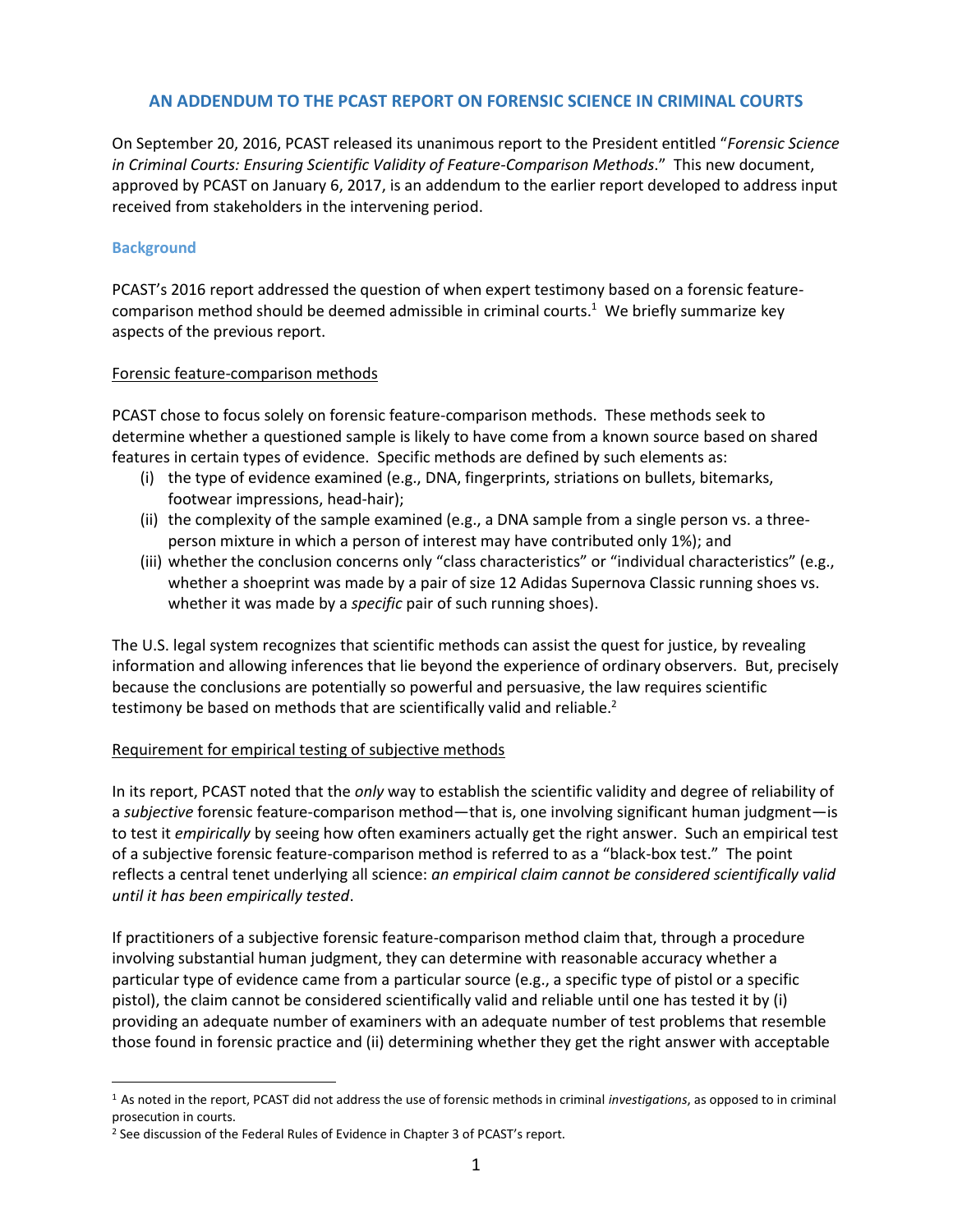frequency for the intended application.<sup>3</sup> While scientists may debate the precise design of a study, there is no room for debate about the absolute requirement for empirical testing.

Importantly, the test problems used in the empirical study define the specific bounds within which the validity and reliability of the method has been established (e.g., is a DNA analysis method reliable for identifying a sample that comprises only 1% of a complex mixture?).

## Evaluation of empirical testing for various methods

To evaluate the empirical evidence supporting various feature-comparison methods, PCAST invited broad input from the forensic community and conducted its own extensive review. Based on this review, PCAST evaluated seven forensic feature-comparison methods to determine whether there was appropriate empirical evidence that the method met the threshold requirements of "scientific validity" and "reliability" under the Federal Rules of Evidence.

- In two cases (DNA analysis of single-source samples and simple mixtures; latent fingerprint analysis), PCAST found that there was clear empirical evidence.
- In three cases (bitemark analysis; footwear analysis; and microscopic hair comparison), PCAST found *no empirical studies whatsoever* that supported the scientific validity and reliability of the methods.
- In one case (firearms analysis), PCAST found only one empirical study that had been appropriately designed to evaluate the validity and estimate the reliability of the ability of firearms analysts to associate a piece of ammunition with a specific gun. Because scientific conclusions should be shown to be reproducible, we judged that firearms analysis currently falls short of the scientific criteria for scientific validity.
- In the remaining case (DNA analysis of complex mixtures), PCAST found that empirical studies had evaluated validity within a limited range of sample types.

### **Responses to the PCAST Report**

 $\overline{a}$ 

Following the report's release, PCAST received input from stakeholders, expressing a wide range of opinions. Some of the commentators raised the question of whether empirical evidence is truly needed to establish the validity and degree of reliability of a forensic feature-comparison method.

The Federal Bureau of Investigation (FBI), which clearly recognizes the need for empirical evidence and has been a leader in performing empirical studies in latent-print examination, raised a different issue. Specifically, although PCAST had received detailed input on forensic methods from forensic scientists at the FBI Laboratory, the agency suggested that PCAST may have failed to take account of some relevant empirical studies. A statement issued by the Department of Justice (DOJ) on September 20, 2016 (the same day as the report's release) opined that:

The report does not mention numerous published research studies which seem to meet PCAST's criteria for appropriately designed studies providing support for foundational validity. That omission discredits the PCAST report as a thorough evaluation of scientific validity.

Given its respect for the FBI, PCAST undertook a further review of the scientific literature and invited a variety of stakeholders—including the DOJ—to identify any "published . . . appropriately designed

<sup>&</sup>lt;sup>3</sup> The size of the study (e.g., number of examiners and problems) affects the strength of conclusions that can be drawn (e.g., the upper bound on the error rate). The acceptable level of error rate depends on context.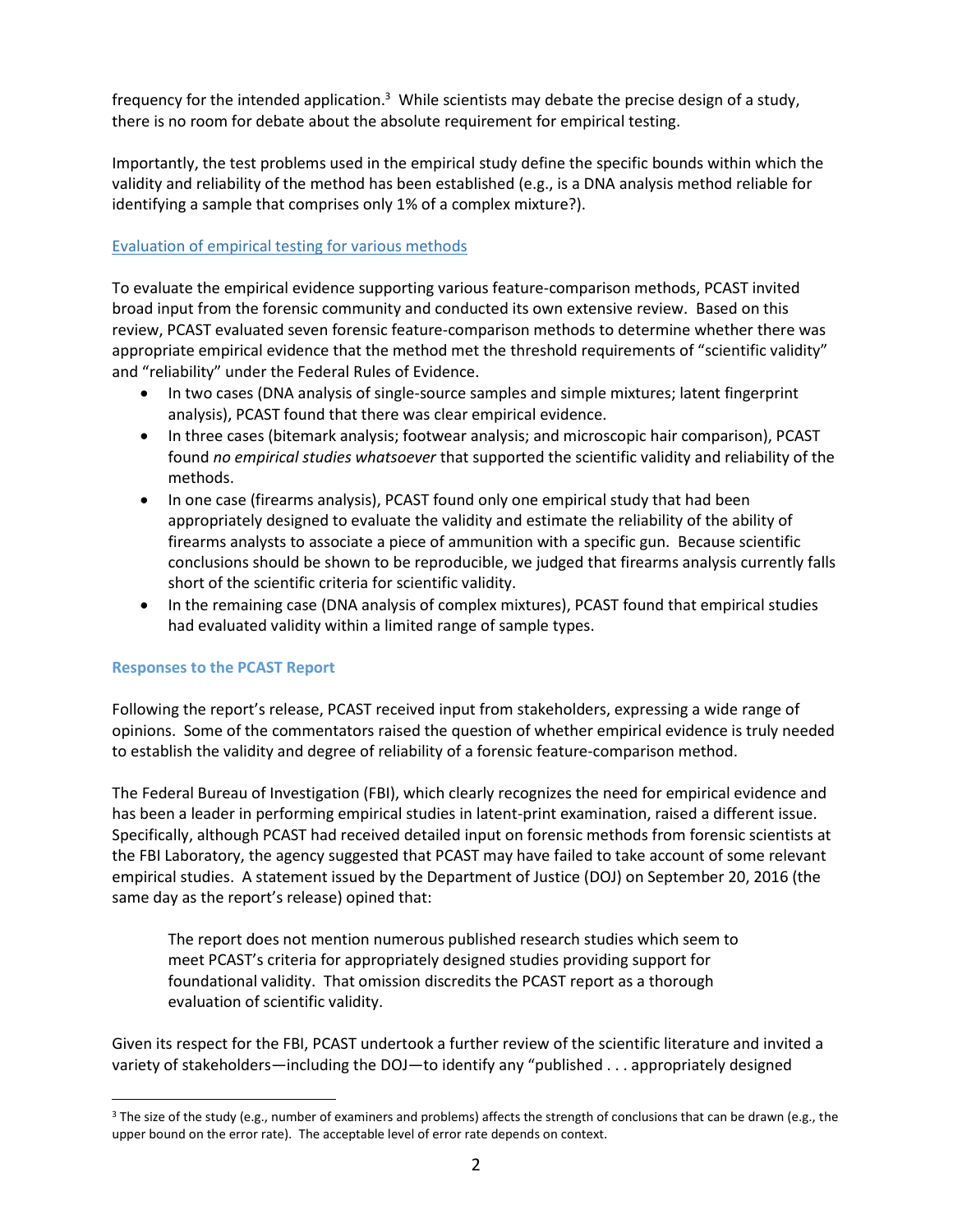studies" that had not been considered by PCAST and that established the validity and reliability of any of the forensic feature-comparison methods that the PCAST report found to lack such support. As noted below, DOJ ultimately concluded that it had no additional studies for PCAST to consider.

PCAST received written responses from 26 parties, including from Federal agencies, forensic-science and law-enforcement organizations, individual forensic-science practitioners, a testing service provider, and others in the US and abroad.<sup>4</sup> Many of the responses are extensive, detailed and thoughtful, and they cover a wide range of topics; they provide valuable contributions for advancing the field. PCAST also held several in-person and telephonic meetings with individuals involved in forensic science and law enforcement. In addition, PCAST reviewed published statements from more than a dozen forensicscience, law-enforcement and other entities.<sup>5</sup> PCAST is deeply grateful to all who took the time and effort to opine on this important topic.

In what follows, we focus on three key issues raised.

## Issue: Are empirical studies truly necessary?

 $\overline{a}$ 

While forensic-science organizations agreed with the value of empirical tests of subjective forensic feature-comparison methods (that is, black-box tests), many suggested that the validity and reliability of such a method could be established *without* actually empirically testing the method in an appropriate setting. Notably, however, none of these respondents identified any *alternative* approach that could establish the validity and reliability of a subjective forensic feature-comparison method.

PCAST is grateful to these organizations because their thoughtful replies highlight the fundamental issue facing the forensic sciences: *the role of empirical evidence*. As noted in PCAST's report, forensic scientists rightly point to several elements that provide critical foundations for their disciplines. However, there remains confusion as to whether these elements can suffice to establish the validity and degree of reliability of particular methods.

- (i) The forensic-science literature contains many papers describing variation among features. In some cases, the papers argue that patterns are "unique" (e.g., that no two fingerprints, shoes or DNA patterns are identical if one looks carefully enough). Such studies can provide a valuable *starting point* for a discipline, because they suggest that it may be worthwhile to attempt to develop reliable methods to identify the source of a sample based on feature comparison. However, such studies—no matter how extensive—can *never* establish the validity or degree of reliability of any particular method. Only empirical testing can do so.
- (ii) Forensic scientists rightly cite examiners' experience and judgment as important elements in their disciplines. PCAST has great respect for the value of examiners' experience and judgment: they are critical factors in ensuring that a scientifically valid and reliable method is practiced correctly. However, experience and judgment alone—no matter how great—can *never* establish the validity or degree of reliability of any particular method. Only empirical testing of the method can do so.<sup>6</sup>

<sup>4</sup> www.whitehouse.gov/sites/default/files/microsites/ostp/PCAST/pcast\_forensics\_2016\_additional\_responses.pdf. <sup>5</sup> [www.whitehouse.gov/sites/default/files/microsites/ostp/PCAST/pcast\\_forensics\\_2016\\_public\\_comments.pdf.](https://www.whitehouse.gov/sites/default/files/microsites/ostp/PCAST/pcast_forensics_2016_public_comments.pdf)

<sup>6</sup> Some respondents, such as the Organization of Scientific Area Committees' Friction Ridge Subcommittee, suggested that forensic science should be considered as analogous to medicine, in which physicians often treat patients on the basis of experience and judgment even in the absence of established empirical evidence. However, the analogy is inapt. Physicians act with a patient's consent for the patient's benefit. There is no legal requirement, analogous to the requirement imposed upon expert testimony in court by the Federal Rules of Evidence, that physician's actions be based on "reliable principles and methods." Physicians may rely on hunches; experts testifying in court about forensic feature-comparison methods may not.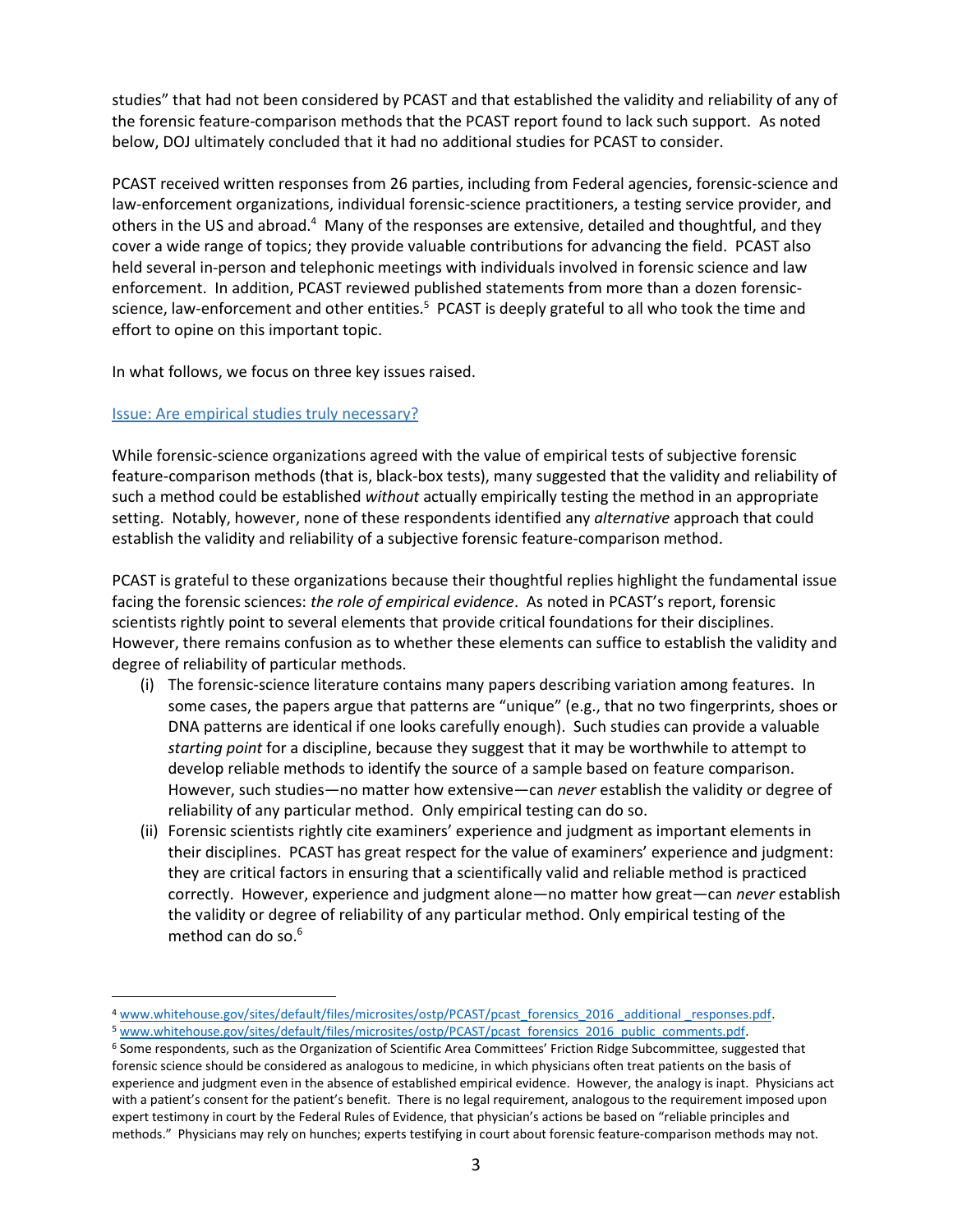(iii) Forensic scientists cite the role of professional organizations, certification, accreditation, bestpractices manuals, and training within their disciplines. PCAST recognizes that such practices play a critical role in any professional discipline. However, the existence of good professional practices alone—no matter how well crafted—can *never* establish the validity or degree of reliability of any particular method. Only empirical testing of the method can do so.

PCAST does not diminish in any way the important roles of prior research and other types of activities within forensic science and practice. Moreover, PCAST expresses great respect for the efforts of forensic practitioners, most of whom are devoted public servants. It is important to emphasize, however, contrary to views expressed by some respondents, that there is no "hierarchy" in which empirical evidence is simply the best way to establish validity and degree of reliability of a subjective feature-comparison method. In science, empirical testing is the only way to establish the validity and degree of reliability of such an empirical method.

Fortunately, empirical testing of empirical methods is feasible. There is no justification for accepting that a method is valid and reliable in the absence of appropriate empirical evidence.

## Issue: Importance of other kinds of studies

In its response to PCAST's call for further input, the Organization of Scientific Area Committees' Friction Ridge Subcommittee (OSAC FRS), whose purview includes latent-print analysis, raised a very important issue:

While the OSAC FRS agrees with the need for black box studies to evaluate the overall validity of a particular method, the OSAC FRS is concerned this view could unintentionally stifle future research agendas aimed at dissecting the components of the black box in order to transition it from a subjective method to an objective method. If the PCAST maintains such an emphasis on black box studies as the *only* means of establishing validity, the forensic science community could be inundated with predominantly black box testing and potentially detract from progress in refining other foundational aspects of the method, such as those previously outlined by the OSAC FRS, in an effort to identify ways to emphasize objective methods over subjective methods (se[e www.nist.gov/topics/forensic-science/osac](www.nist.gov/topics/forensic-science/osac-research-development-needs)[research-development-needs.](www.nist.gov/topics/forensic-science/osac-research-development-needs)) Given the existing funding limitations, this will be especially problematic and the OSAC RFS is concerned other foundational research will thus be left incomplete.

PCAST applauds the work of the friction-ridge discipline, which has set an excellent example by undertaking both (i) path-breaking black-box studies to establish the validity and degree of reliability of latent-fingerprint analysis, and (ii) insightful "white-box" studies that shed light on how latent-print analysts carry out their examinations, including forthrightly identifying problems and needs for improvement. PCAST also applauds ongoing efforts to transform latent-print analysis from a subjective method to a fully objective method. In the long run, the development of objective methods is likely to increase the power, efficiency and accuracy of methods—and thus better serve the public.

In the case of subjective methods whose validity and degree of reliability have already been established by appropriate empirical studies (such as latent-print analysis), PCAST agrees that continued investment in black-box studies is likely to be less valuable than investments to develop fully objective methods. Indeed, PCAST's report calls for substantial investment in such efforts.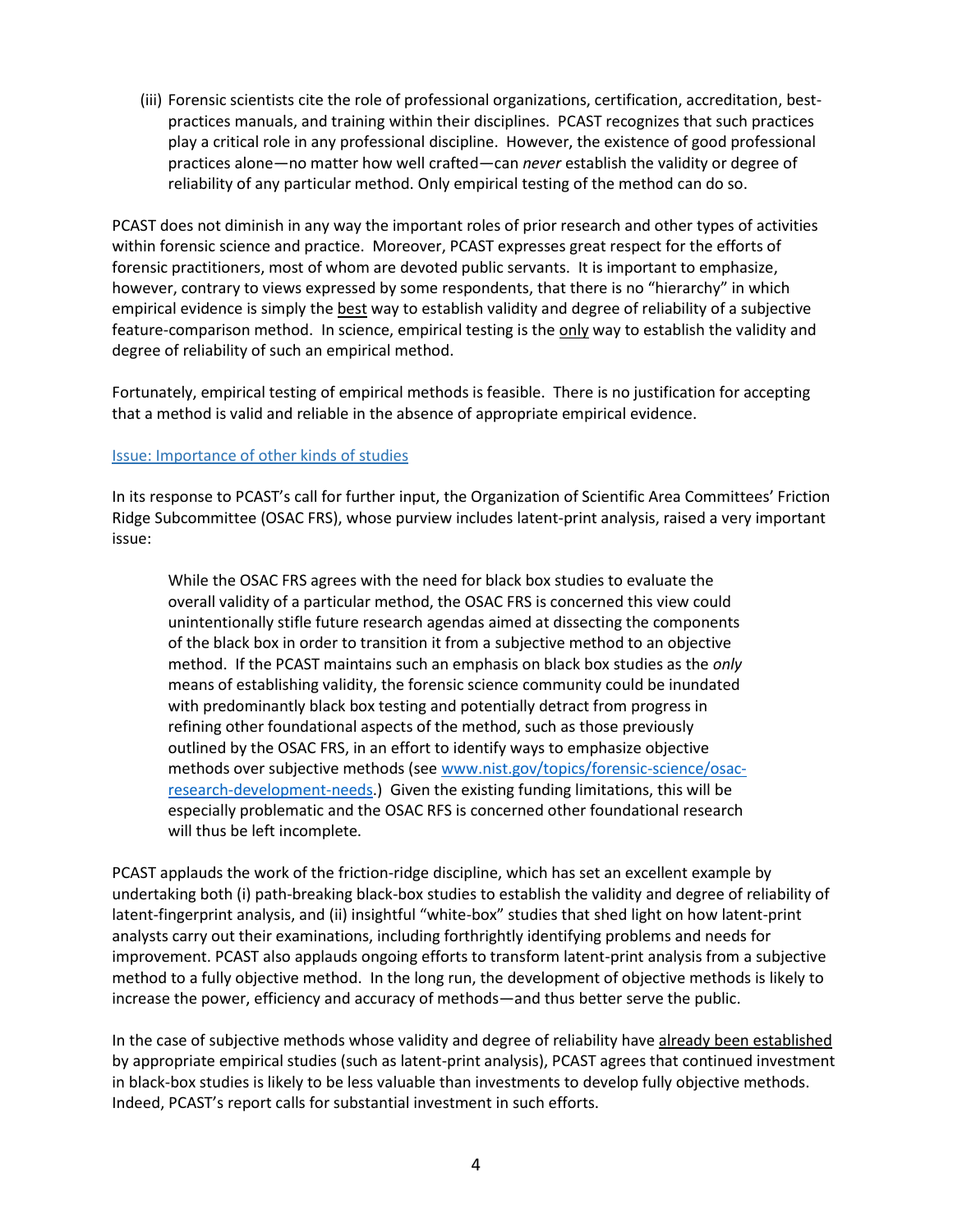The situation is different, however, for subjective methods whose validity and degree of reliability has not been established by appropriate empirical studies. If a discipline wishes to offer testimony based on a subjective method, it must first establish the method's validity and degree of reliability—which can only be done through empirical studies. However, as the OSAC FRS rightly notes, a discipline could follow an alternative path by abandoning testimony based on the subjective method and instead developing an objective method. Establishing the validity and degree of reliability of an objective method is often more straightforward. PCAST agrees that, in many cases, the latter path will make more sense.

### Issue: Completeness of PCAST's evaluation

Finally, we considered the important question, raised by the DOJ in September, of whether PCAST had failed to consider "numerous published research studies which seem to meet PCAST's criteria for appropriately designed studies providing support for foundational validity."

PCAST re-examined the five methods evaluated in its report for which the validity and degree of reliability had not been fully established. We considered the more than 400 papers cited by the 26 respondents; the vast majority had already been reviewed by PCAST in the course of the previous study. At the suggestion of John Butler of the National Institute of Standards and Technology (NIST), we also consulted INTERPOL's extensive summary of the forensic literature to identify additional potentially relevant papers.<sup>7</sup> Although our inquiry was undertaken in response to the DOJ's concern, DOJ informed PCAST in late December that it had no additional studies for PCAST to consider.

# *Bitemark analysis*

In its report, PCAST stated that it found no empirical studies whatsoever that establish the scientific validity or degree of reliability of bitemark analysis as currently practiced. To the contrary, it found considerable literature pointing to the unreliability of the method. None of the respondents identified any empirical studies that establish the validity or reliability of bitemark analysis. (One respondent noted a paper, which had already been reviewed by PCAST, that studied whether examiners agree when measuring features in dental casts but did not study bitemarks.) One respondent shared a recent paper by a distinguished group of biomedical scientists, forensic scientists, statisticians, pathologists, medical examiners, lawyers, and others, published in November 2016, that is highly critical of bitemark analysis and is consistent with PCAST's analysis.

# *Footwear analysis*

 $\overline{a}$ 

In its report, PCAST considered feature-comparison methods for associating a shoeprint with a specific shoe based on randomly acquired characteristics (as opposed to with a class of shoes based on class characteristics). PCAST found no empirical studies whatsoever that establish the scientific validity or reliability of the method.

The President of the International Association for Identification (IAI), Harold Ruslander, responded to PCAST's request for further input. He kindly organized a very helpful telephonic meeting with IAI member Lesley Hammer. (Hammer has conducted some of the leading research in the field—including a 2013 paper, cited by PCAST, that studied whether footwear examiners reach similar conclusions when they are presented with evidence in which the identifying features have already been identified.)

<sup>7</sup> The INTERPOL summaries list 4232 papers from 2010-2013 and 4891 papers from 2013-2016, sorted by discipline, see [www.interpol.int/INTERPOL-expertise/Forensics/Forensic-Symposium.](https://www.interpol.int/INTERPOL-expertise/Forensics/Forensic-Symposium)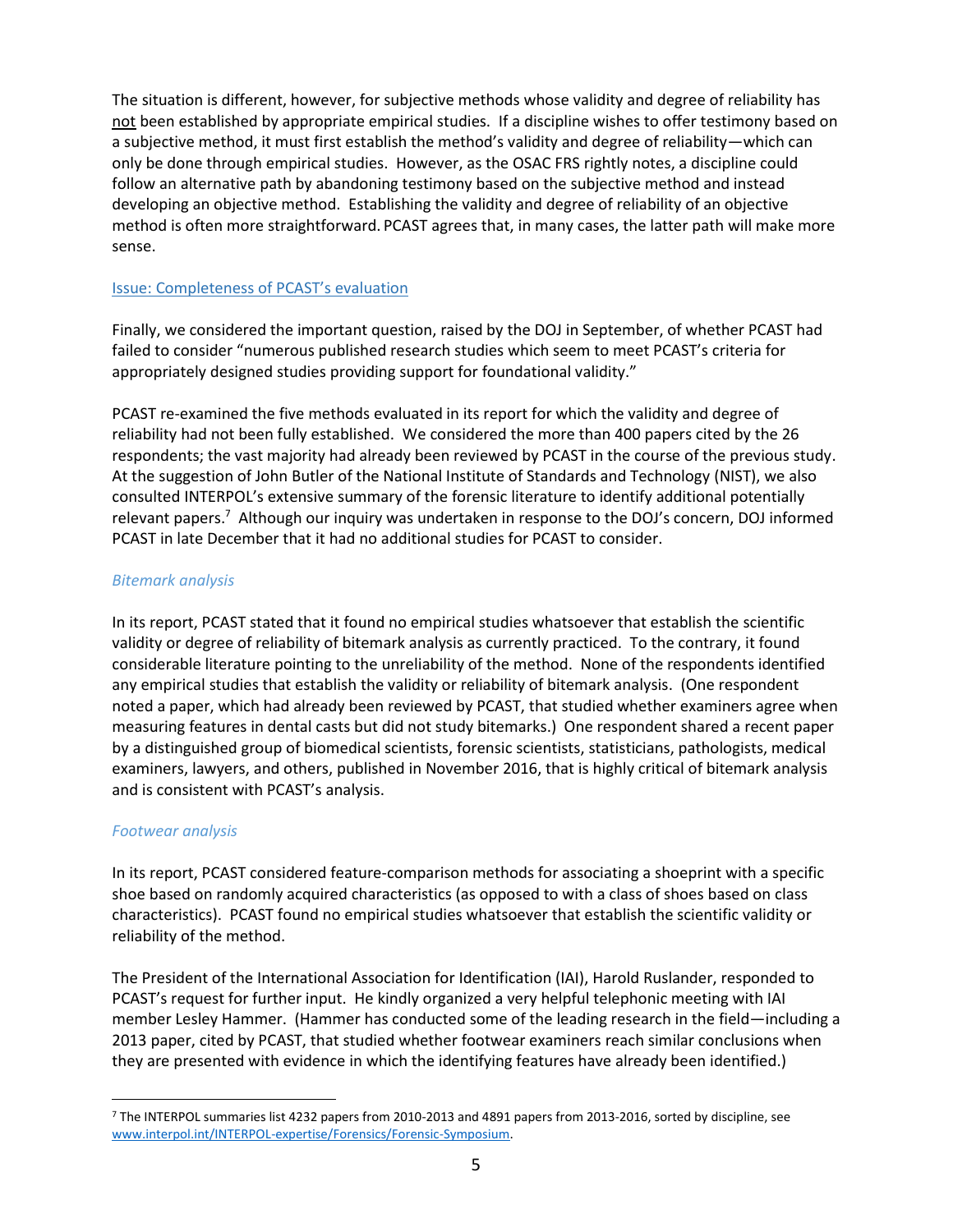Hammer confirmed that no empirical studies have been published to date that test the ability of examiners to reach correct conclusions about the source of shoeprints based on randomly acquired characteristics. Encouragingly, however, she noted that the first such empirical study is currently being undertaken at the West Virginia University. When completed and published, this study should provide the first actual empirical evidence concerning the validity of footwear examination. The types of samples and comparisons used in the study will define the bounds within which the method can be considered reliable.

#### *Microscopic hair comparison*

In its report, PCAST considered only those studies on microscopic hair comparison cited in a recent DOJ document as establishing the scientific validity and reliability of the method. PCAST found that none of these studies provided any meaningful evidence to establish the validity and degree of reliability of hair comparison as a forensic feature-comparison method. Moreover, a 2002 FBI study, by Houck and Budowle, showed that hair analysis had a stunningly high error rate in practice: Of hair samples that FBI examiners had found in the course of actual casework to be microscopically indistinguishable, 11% were found by subsequent DNA analysis to have come from different individuals.

PCAST received detailed responses from the Organization of Scientific Area Committees' Materials Subcommittee (OSAC MS) and from Sandra Koch, Fellow of the American Board of Criminalistics (Hairs and Fibers). These respondents urged PCAST not to underestimate the rich tradition of microscopic hair analysis. They emphasized that anthropologists have published many papers over the past century noting differences in average characteristics of hair among different ancestry groups, as well as variation among individuals. The studies also note intra-individual differences among hair from different sites on the head and across age.

While PCAST agrees that these empirical studies describing hair differences provide an encouraging starting point, we note that the studies do not address the validity and degree of reliability of hair comparison as a forensic feature-comparison method. What is needed are empirical studies to assess how often examiners incorrectly associate similar but distinct-source hairs (i.e., false-positive rate). Relevant to this issue, OSAC MS states: "Although we readily acknowledge that an error rate for microscopic hair comparison is not currently known, this should not be interpreted to suggest that the discipline is any less scientific." In fact, this is the central issue: the acknowledged lack of any empirical evidence about false-positive rates indeed means that, as a *forensic feature-comparison method*, hair comparison lacks a scientific foundation.

Based on these responses and its own further review of the literature beyond the studies mentioned in the DOJ document, PCAST concludes that there are no empirical studies that establish the scientific validity and estimate the reliability of hair comparison as a forensic feature-comparison method.

#### *Firearms analysis*

In its report, PCAST reviewed a substantial set of empirical studies that have been published over the past 15 years and discussed a representative subset in detail. We focused on the ability to associate ammunition not with a class of guns, but with a specific gun within the class.

The firearms discipline clearly recognizes the importance of empirical studies. However, most of these studies used flawed designs. As described in the PCAST report, "set-based" approaches can inflate examiners' performance by allowing them to take advantage of internal dependencies in the data. The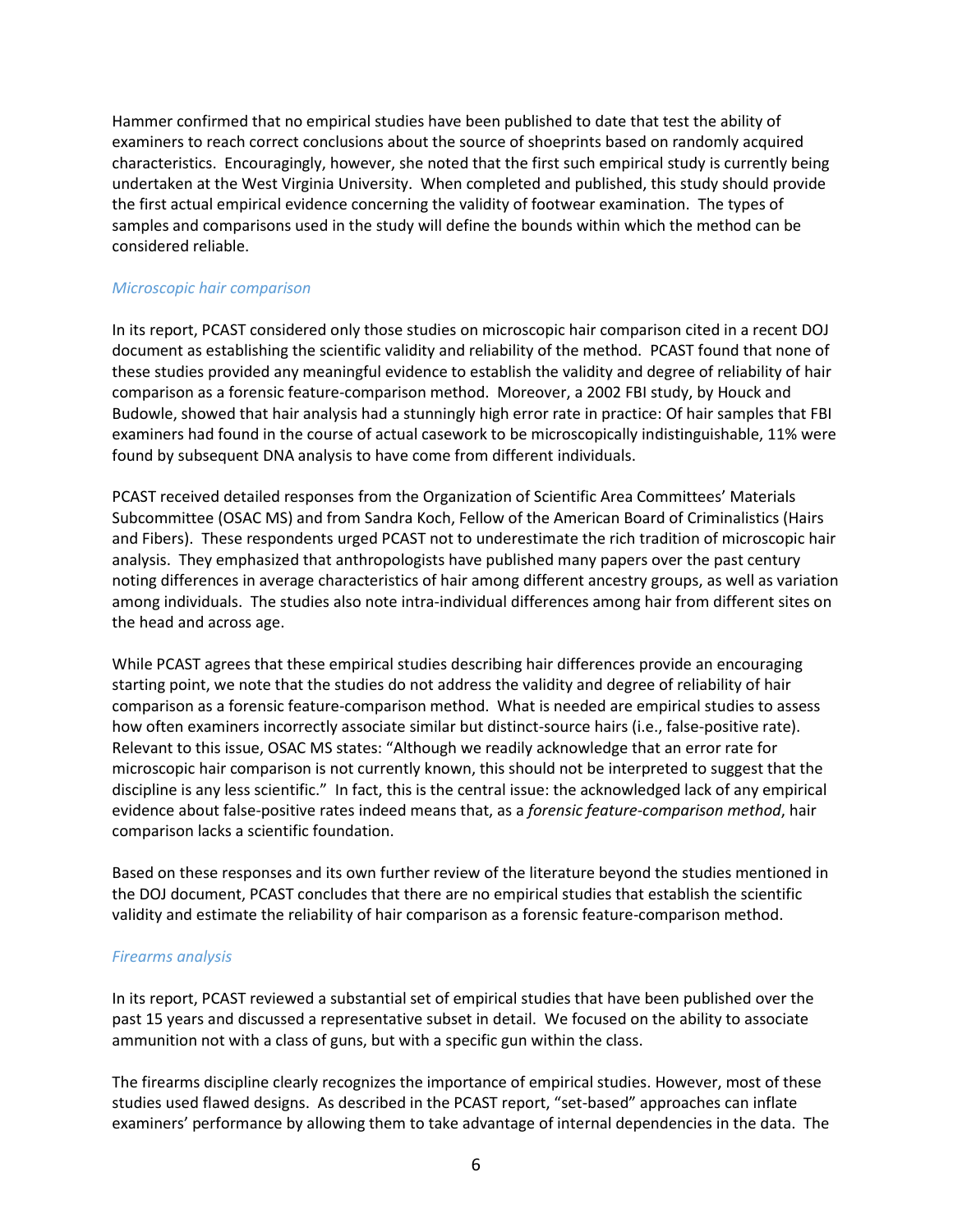most extreme example is the "closed-set design", in which the correct source of each questioned sample is always present; studies using the closed-set design have underestimated the false-positive and inconclusive rates by more than 100-fold. This striking discrepancy seriously undermines the validity of the results and underscores the need to test methods under appropriate conditions. Other set-based designs also involve internal dependencies that provide hints to examiners, although not to the same extent as closed-set designs.

To date, there has been only one appropriately designed black-box study: a 2014 study commissioned by the Defense Forensic Science Center (DFSC) and conducted by the Ames Laboratory, which reported an upper 95% confidence bound on the false-positive rate of 2.2%.<sup>8</sup>

Several respondents wrote to PCAST concerning firearms analysis. None cited additional appropriately designed black-box studies similar to the recent Ames Laboratory study. Stephen Bunch, a pioneer in empirical studies of firearms analysis, provided a thoughtful and detailed response. He agreed that setbased designs are problematic due to internal dependencies, yet suggested that certain set-based studies could still shed light on the method if properly analyzed. He focused on a 2003 study that he had co-authored, which used a set-based design and tested a small number of examiners (n=8) from the FBI Laboratory's Firearms and Toolmarks Unit. $9$  Although the underlying data are not readily available, Bunch offered an estimate of the number of truly independent comparisons in the study and concluded that the 95% upper confidence bound on the false-positive rate in his study was 4.3% (vs. 2.2% for the Ames Laboratory black-box study).

The Organization of Scientific Area Committee's Firearms and Toolmarks Subcommittee (OSAC FTS) took the more extreme position that all set-based designs are appropriate and that they reflect actual casework, because examiners often start their examinations by sorting sets of ammunition from a crimescene. OSAC FTS's argument is unconvincing because (i) it fails to recognize that the results from certain set-based designs are wildly inconsistent with those from appropriately designed black-box studies, and (ii) the key conclusions presented in court do not concern the ability to sort collections of ammunition (as tested by set-based designs) but rather the ability to accurately associate ammunition with a specific gun (as tested by appropriately designed black-box studies).

Courts deciding on the admissibility of firearms analysis should consider the following scientific issues:

- (i) There is only a single appropriate black-box study, employing a design that cannot provide hints to examiners. The upper confidence bound on the false-positive rate is equivalent to an error rate of 1 in 46.
- (ii) A number of older studies involve the seriously flawed closed-set design, which has dramatically underestimated the error rates. These studies do not provide useful information about the actual reliability of firearms analysis.
- (iii) There are several studies involving other kinds of set-based designs. These designs also involve internal dependencies that can provide hints to examiners, although not to the same extent that closed-set designs do. The large Miami-Dade study cited in the PCAST report and the small studies cited by Bunch fall into this category; these two studies have upper confidence bounds corresponding to error rates in the range of 1 in 20.

From a scientific standpoint, scientific validity should require at least two properly designed studies to ensure reproducibility. The issue for judges is whether one properly designed study, together with

 $\overline{a}$ 

<sup>8</sup> PCAST also noted that some studies combine tests of both class characteristics and individual characteristics, but fail to distinguish between the results for these two very different questions.

<sup>9</sup> PCAST did not select the paper for discussion in the report owing to its small size and set-based design, although it lists it.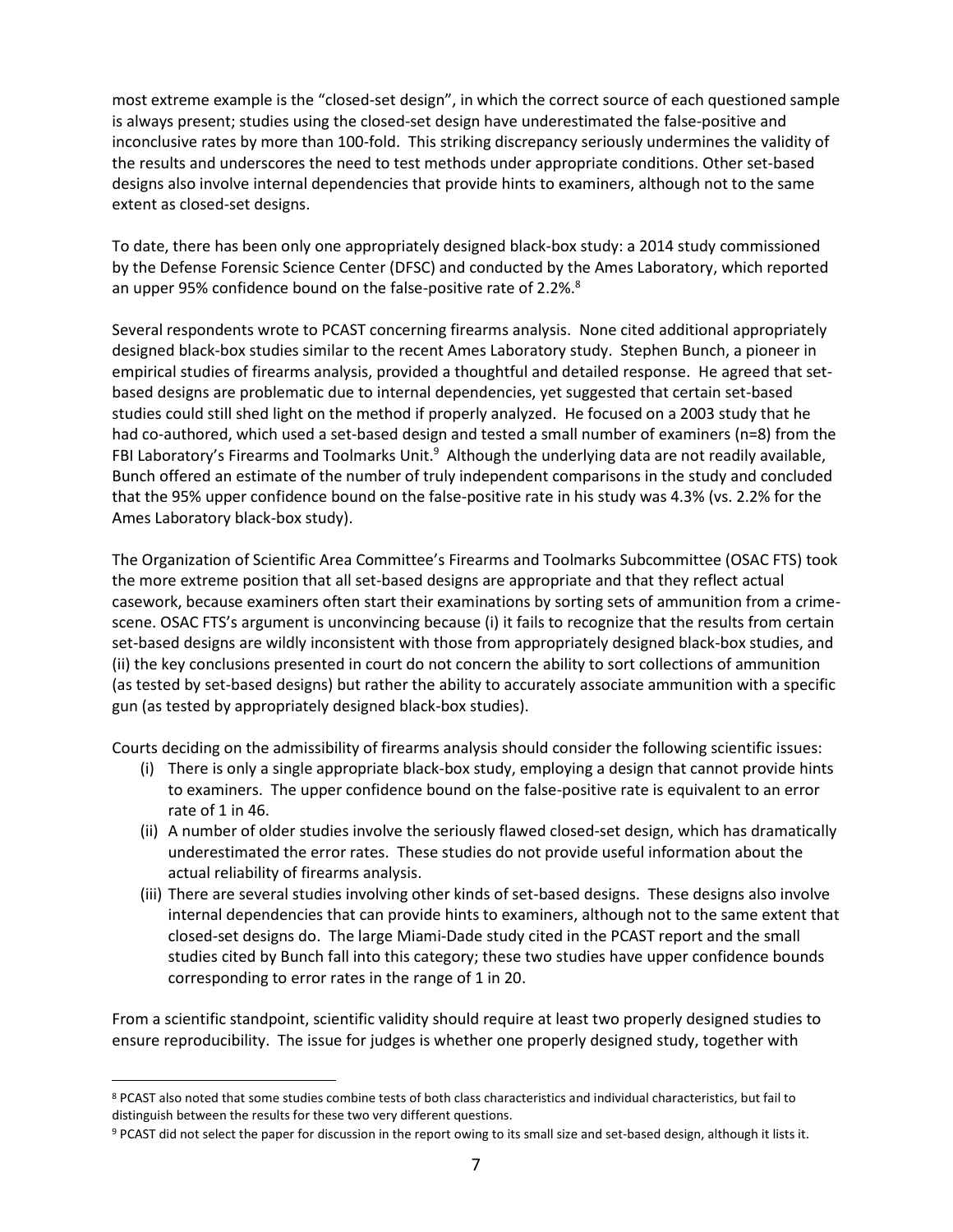ancillary evidence from imperfect studies, adequately satisfies the legal criteria for scientific validity. Whatever courts decide, it is essential that information about error rates is properly reported.

#### *DNA analysis of complex mixtures*

 $\overline{a}$ 

In its report, PCAST reviewed recent efforts to extend DNA analysis to samples containing complex mixtures. The challenge is that the DNA profiles resulting from such samples contain many alleles (depending on the number of contributors) that vary in height (depending on the ratios of the contributions), often overlap fully or partially (due to their "stutter patterns"), and may sometimes be missing (due to PCR dropout). Early efforts to interpret these profiles involved purely subjective and poorly defined methods, which were not subjected to empirical validation. Efforts then shifted to a quantitative method called combined probability of inclusion (CPI); however, this approach also proved seriously problematic.<sup>10</sup>

Recently, efforts have focused on an approach called probabilistic genotyping (PG), which uses mathematical models (involving a likelihood-ratio approach) and simulations to attempt to infer the likelihood that a given individual's DNA is present in the sample. PCAST found that empirical testing of PG had largely been limited to a narrow range of parameters (number and ratios of contributors). We judged that the available literature supported the validity and reliability of PG for samples with three contributors where the person of interest comprises at least 20% of the sample. Beyond this approximate range (i.e. with a larger number of contributors or where the person if interest makes a lower than 20% contribution to the sample), however, there has been little empirical validation.<sup>11</sup>

A recent controversy has highlighted issues with PG. In a prominent murder case in upstate New York, a judge ruled in late August (a few days before the approval of PCAST's report) that testimony based on PG was inadmissible owing to insufficient validity testing.<sup>12</sup> Two PG software packages (STRMix and TrueAllele), from two competing firms, reached opposite conclusions about whether a DNA sample in the case contained a tiny contribution ( $\sim$ 1%) from the defendant. Disagreements between the firms have grown following the conclusion of the case.

PCAST convened a meeting with the developers of the two programs (John Buckleton and Mark Perlin), as well as John Butler from NIST, to discuss how best to establish the range in which a PG software program can be considered to be valid and reliable. Buckleton agreed that empirical testing of PG software with different kinds of mixtures was necessary and appropriate, whereas Perlin contended that empirical testing was unnecessary because it was mathematically impossible for the likelihood-ratio approach in his software to incorrectly implicate an individual. PCAST was unpersuaded by the latter argument. While likelihood ratios are a mathematically sound concept, their application requires

<sup>&</sup>lt;sup>10</sup> Just as the PCAST report was completed, a paper was published that proposed various rules for the use of CPI. See Bieber, F.R., Buckleton, J.S., Budowle, B., Butler, J.M., and M.D. Coble. "Evaluation of forensic DNA mixture evidence: protocol for evaluation, interpretation, and statistical calculations using the combined probability of inclusion." *BMC Genetics*. [bmcgenet.biomedcentral.com/articles/10.1186/s12863-016-0429-7.](bmcgenet.biomedcentral.com/articles/10.1186/s12863-016-0429-7) While PCAST agreed that these rules are *necessary*, PCAST did not review whether these rules were sufficient to ensure reliability and took no position on this question. <sup>11</sup> The few studies that have explored 4- or 5-person mixtures often involve mixtures that are derived from only a few sets of people (in some cases, only one). Because the nature of overlap among alleles is a key issue, it is critical to examine mixtures from various different sets of people. In addition, the studies involve few mixtures in which a sample is present at an extremely low ratio. By expanding these empirical studies, it should be possible to test validity and reliability across a broader range. <sup>12</sup> See McKinley, J. "Judge Rejects DNA Test in Trial Over Garrett Phillips's Murder." New York Times, August 26, 2016, [www.nytimes.com/2016/08/27/nyregion/judge-rejects-dna-test-in-trial-over-garrett-phillipss-murder.html.](http://www.nytimes.com/2016/08/27/nyregion/judge-rejects-dna-test-in-trial-over-garrett-phillipss-murder.html) The defendant was subsequently acquitted.